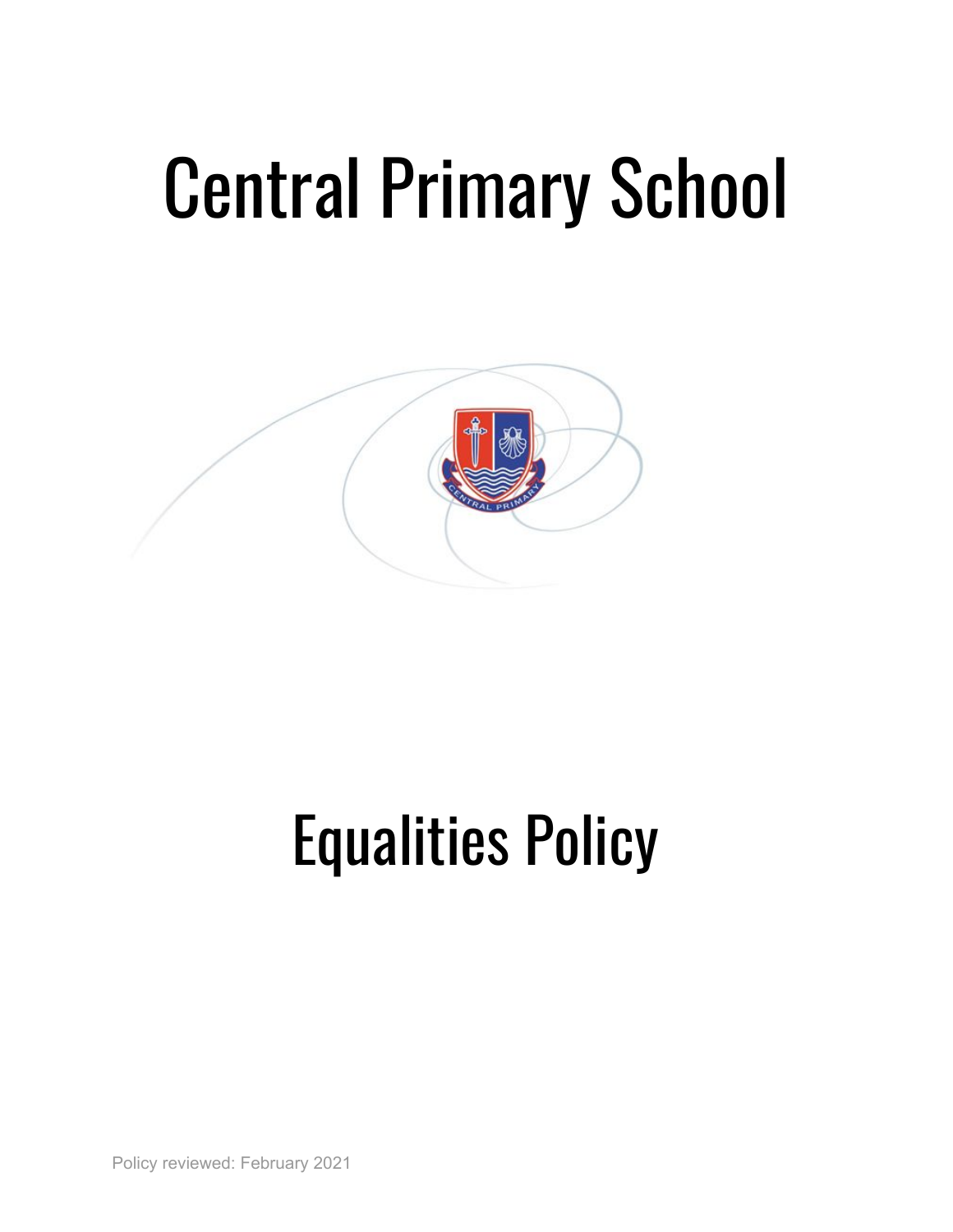# **Our motto: Children are Central**

At Central Primary School, we are committed to giving all our staff and children every opportunity to achieve the highest of standards. We do this by taking account of people's varied experiences and needs. We offer a broad and balanced curriculum, and have high expectations of all children. This policy is intended to help to ensure that this school promotes the individuality of all children, and adults, irrespective of ethnicity, religion, attainment, age, disability, gender identity, sexual orientation or background.

#### **Legal duties**

- 1. We welcome our duties under the Equality Act 2010 to eliminate discrimination, advance equality of opportunity and foster good relations in relation to age, disability, gender reassignment, marriage and civil partnership, pregnancy and maternity, race, religion or belief, sex and sexual orientation.
- 2. We welcome our duty under the Education and Inspections Act 2006 to promote community cohesion.
- 3. We recognise that these duties reflect international human rights standards as expressed in the UN Convention on the Rights of the Child, the UN Convention on the Rights of People with Disabilities, and the Human Rights Act 1998.

#### **Guiding principles**

*4.* In fulfilling the legal obligations referred to above we are guided by nine principles.

#### **Principle 1: All learners are of equal worth**

We see all learners and potential learners as of equal worth:

- whether or not they are disabled
- whatever their race
- whatever their sex and gender identity
- whatever their religious or non-religious affiliation or faith background
- whatever their sexual orientation

#### **Principle 2: We recognise and respect difference**

Treating people equally does not involve treating them all the same. Our policies, procedures and activities must not discriminate, but are differentiated, as appropriate, to take account of differences of life experience, outlook and background, and in the kinds of barriers and disadvantage which people may face, in relation to: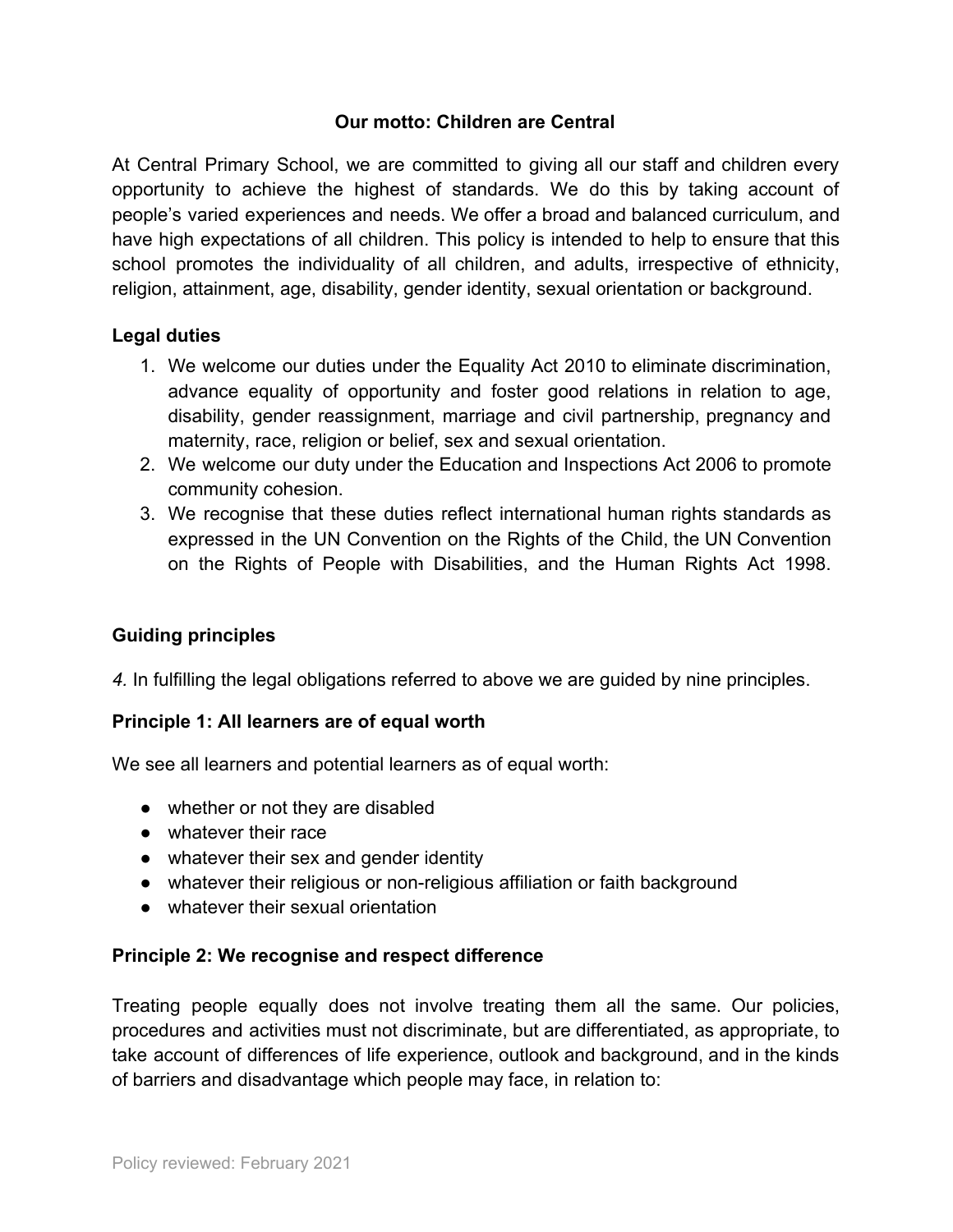- disability, so that reasonable adjustments are made
- race
- sex
- gender identity
- religion, belief or faith background
- sexual orientation

# **Principle 3: We foster positive attitudes and relationships, and a shared sense of cohesion and belonging**

We intend that our policies, procedures and activities should promote:

- positive attitudes towards disabled people, good relations between disabled and non-disabled people, and an absence of discrimination, harassment and victimisation of disabled people
- positive interaction, good relations and dialogue between groups and communities different from each other in terms of ethnicity, culture, nationality, national origin, religion, belief or faith background, and an absence of racist and religiously motivated bullying and incidents
- mutual respect and good relations between sexes, and an absence of sexual harassment and harassment, discrimination and victimisation because of sex
- mutual respect and good relations between pupils, parents and carers regardless of sexual orientation, and an absence of discrimination and victimisation because of sexual orientation
- positive attitudes towards transgender people and an absence of discrimination, harassment and victimisation because of gender identity

# **Principle 4: We observe good equalities practice in staff recruitment, retention and development**

We ensure that policies and procedures benefit all employees and potential employees, for example in recruitment and promotion, and in continuing professional development:

- whatever their age
- whether or not they are disabled
- whatever their race
- whatever their belief or faith background
- whatever their sex and with full respect for legal rights relating to pregnancy and maternity
- whatever their gender identity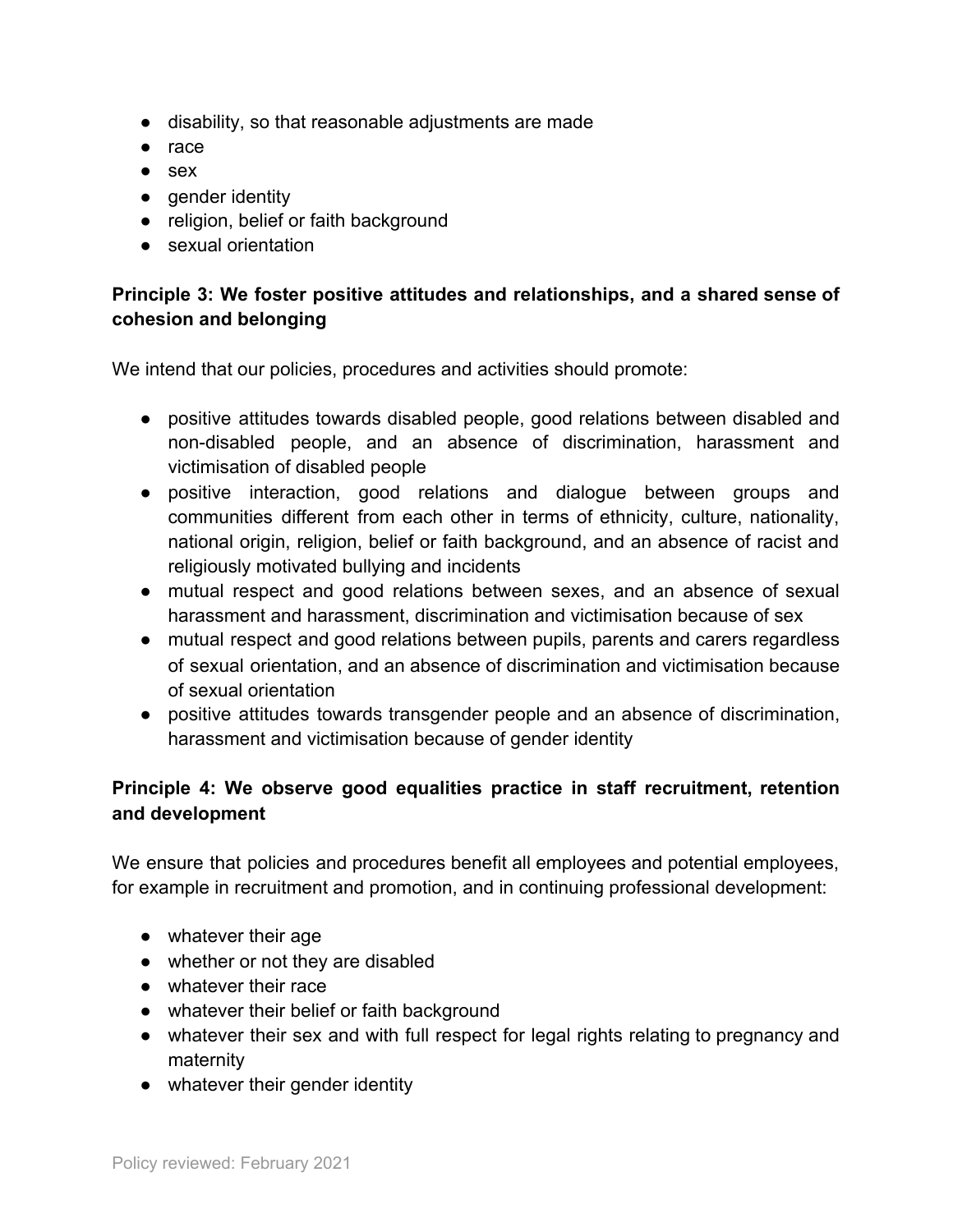- whatever their sexual orientation
- whatever their status with regards to marriage and civil partnership

# **Principle 5: We aim to reduce and remove inequalities and barriers that already exist**

In addition to avoiding or minimising possible negative impacts, we take opportunities to maximise positive impacts by reducing and removing inequalities and barriers that may already exist between:

- disabled and non-disabled people
- people of different ethnic, cultural and religious backgrounds
- sexes
- cisgender and transgender people
- heterosexual, lesbian, gay, and bisexual people
- older and younger people

#### **Principle 6: We consult widely**

We engage with a range of groups and individuals to ensure that those who are affected by a policy or activity are consulted and involved in the design of new policies, and in the review of existing ones. We consult and involve:

- o disabled people as well as non-disabled
- o people from a range of ethnic, cultural and religious and non-religious backgrounds
- o people of different sexes
- o lesbian, gay and bisexual people as well as heterosexual people
- o transgender people as well as cisgender people
- $\circ$  older and younger people

#### **Principle 7: Society as a whole should benefit**

We intend that our policies and activities should benefit society as a whole, both locally and nationally, by fostering greater social cohesion, and greater participation in public life of:

- disabled people as well as non-disabled
- people of a wide range of ethnic, cultural and religious and non-religious backgrounds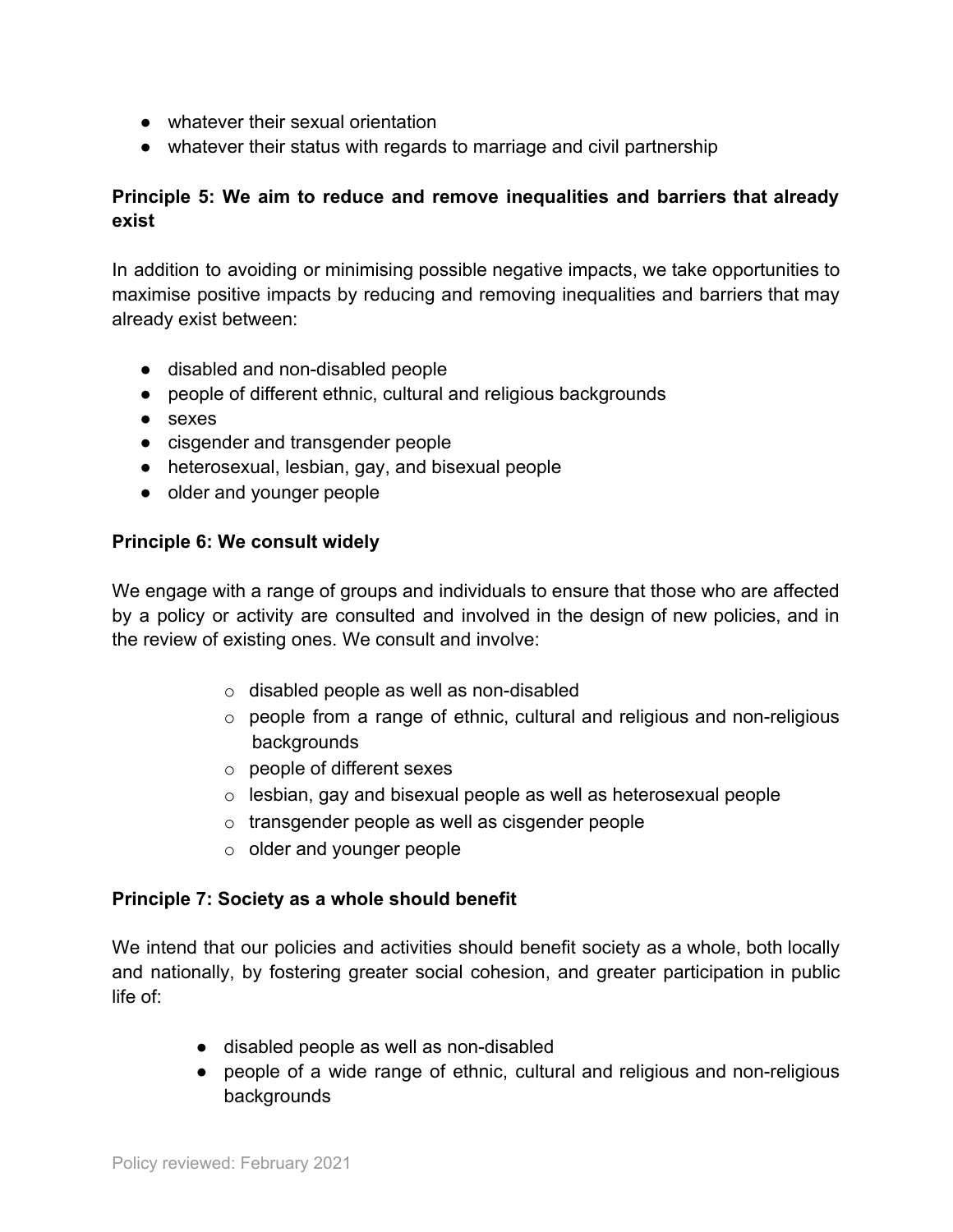- people of different sexes
- lesbian, gay and bisexual people as well as heterosexual people
- transgender people as well as cisgender people
- older and younger people

#### **Principle 8: We base our policies and practice on sound evidence**

We collect and publish quantitative and qualitative information, which shows our compliance with the public sector equality duty (PSED) set out in clause 149 of the Equality Act 2010 and use this information to inform our practice.

Evidence related to equality is integrated into our self-evaluation documentation.

#### **Principle 9: We work towards measurable equality objectives**

We create and publish specific and measurable equality objectives, based on the consultations we have conducted and the evidence that we have collected and published.

The objectives that we identify take into account national and local priorities and issues as appropriate.

Our equality objectives are devised in consultation with school governors and integrated into the school improvement plan.

We keep our equality objectives under review and report annually on progress towards achieving them.

#### **The curriculum**

5. We keep each curriculum subject or area under review in order to ensure that teaching and learning reflect the principles in paragraph 4 above.

#### **Ethos and organisation**

6. We ensure that the principles listed in paragraph 4 above apply also to the full range of our policies and practices, including those that are concerned with:

- learners' progress, attainment and assessment
- learners' personal development, welfare and well-being
- teaching styles and strategies
- admissions and attendance
- staff recruitment, retention and professional development
- care, guidance and support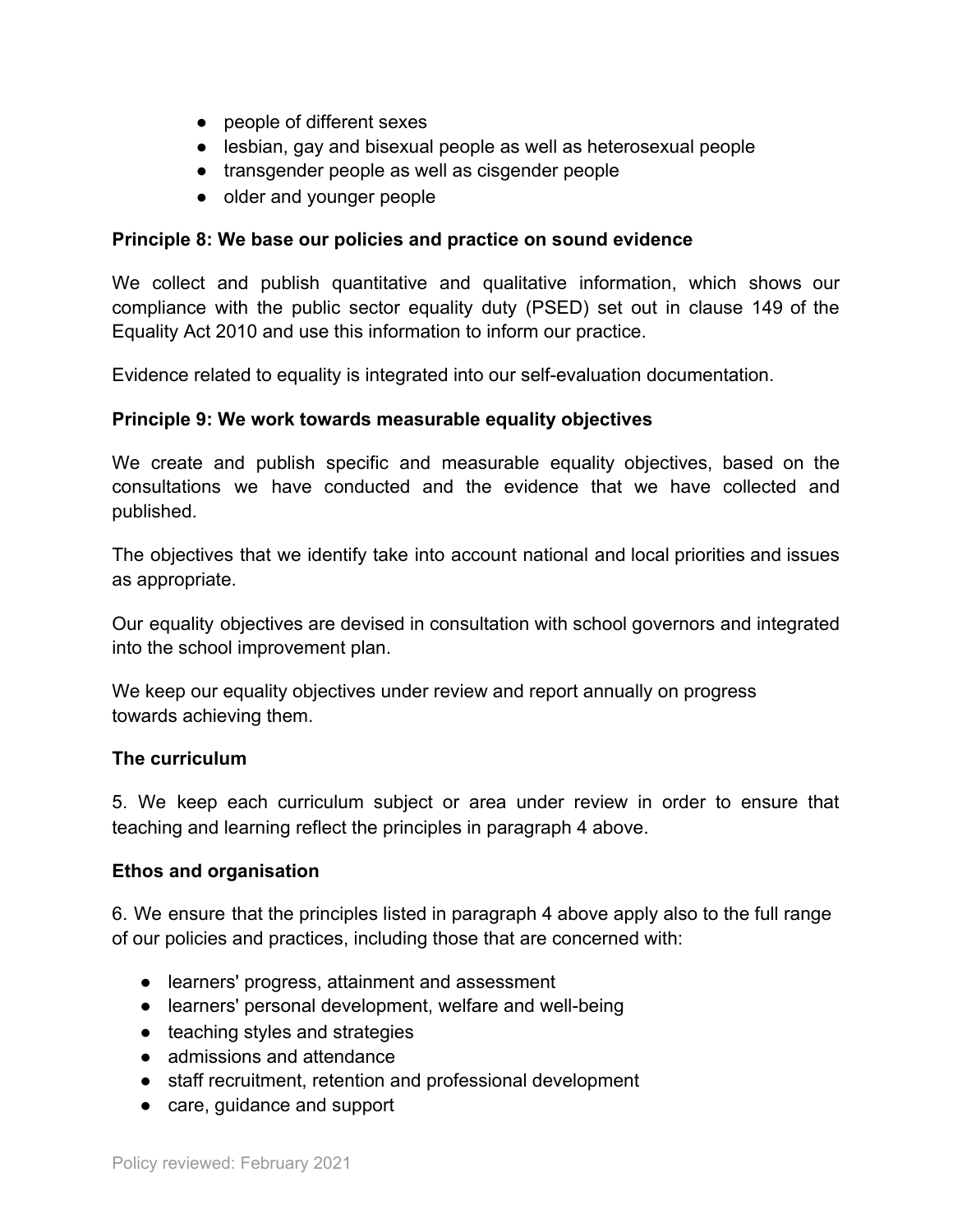- behaviour, discipline and exclusions
- safeguarding
- working in partnership with parents, carers and guardians
- working with the wider community.

And we conduct equality impact assessments to ensure this.

#### **Addressing prejudice-related incidents and bullying**

7. The school is opposed to all forms of prejudice which stand in the way of fulfilling the legal duties referred to in paragraphs 1-3:

- prejudices around disability and special educational needs
- racism, including prejudice directed against Travellers, refugees and people seeking asylum
- prejudices against religious groups and communities, for example antisemitism and Islamophobia
- sexism, homophobia, biphobia and transphobia.

8. There is guidance in the staff handbook on how prejudice-related incidents should be identified, assessed, recorded and dealt with.

9. We keep a record of prejudice-related incidents, including the type of incident, seriousness and how the incident was dealt with.

#### **Roles and responsibilities**

10. The governing body is responsible for ensuring that the school complies with legislation, and that this policy and its related procedures and action plans are implemented.

11. A member of the governing body has a watching brief regarding the implementation of this policy.

12. The headteacher is responsible for implementing the policy; for ensuring that all staff are aware of their responsibilities and are given appropriate training and support; and for taking appropriate action in any cases of unlawful discrimination.

13. A senior member of staff has day-to-day responsibility for co-ordinating implementation of the policy.

14. All staff are expected to: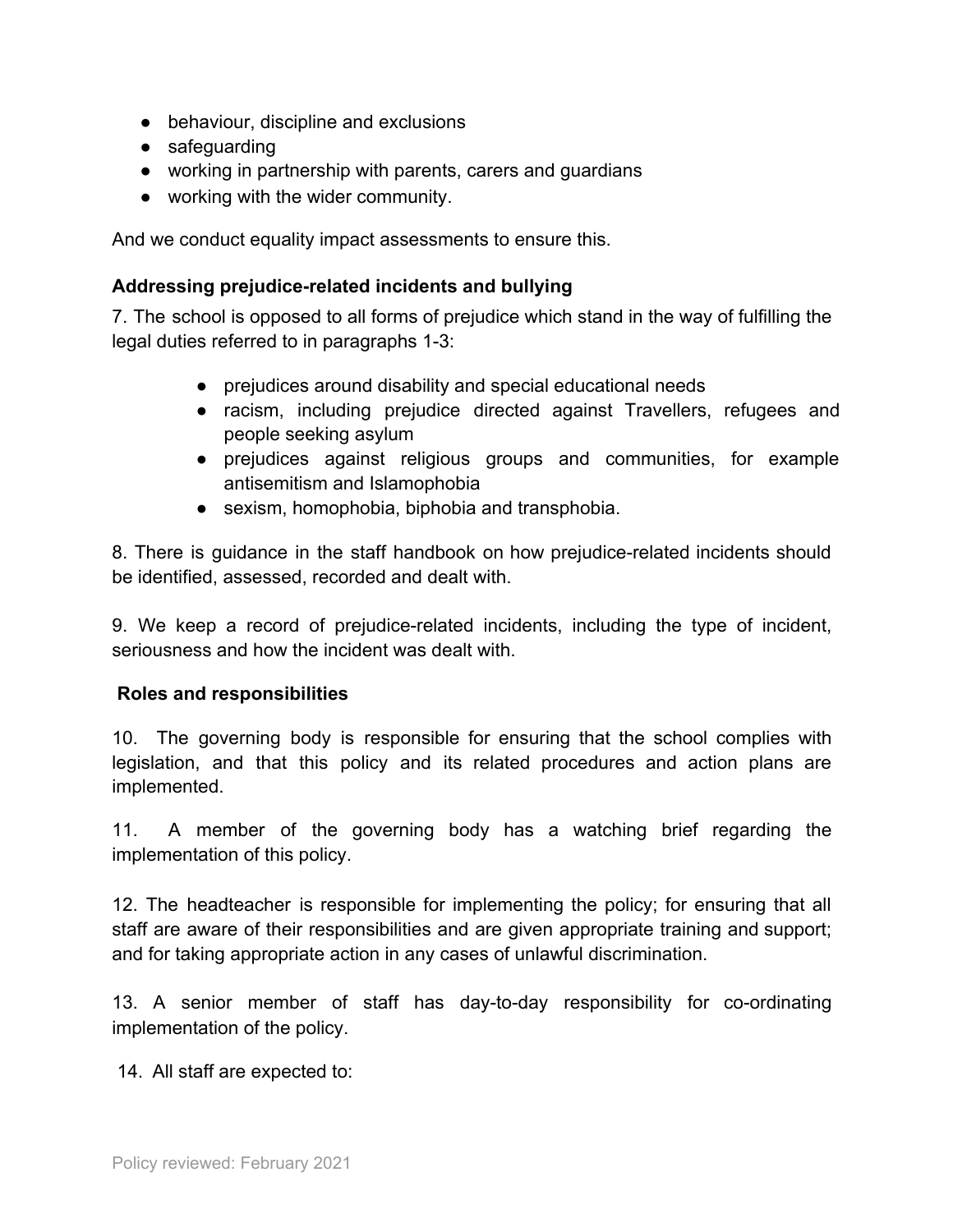- promote an inclusive and collaborative ethos in their classroom
- deal with any prejudice-related incidents that may occur
- plan and deliver curricula and lessons that reflect the principles in paragraph 4, above
- support pupils in their class for whom English is an additional language
- keep up-to-date with equalities legislation relevant to their work.

# **Information and resources**

15. We ensure that the content of this policy is known to all staff and governors and, as appropriate, to all pupils and their parents and carers.

16. All staff and governors have access to a selection of resources which discuss and explain concepts of equality, diversity and community cohesion in appropriate detail.

### **Religious observance**

17. We respect the religious beliefs and practice of all staff, pupils and parents, and comply with reasonable requests relating to religious observance and practice.

# **Staff development and training**

18. We ensure that all staff, including support and administrative staff, receive appropriate training and opportunities for professional development, both as individuals and as groups or teams.

# **Breaches of the policy**

19. Breaches of this policy will be dealt with in the same ways that breaches of other school policies are dealt with, as determined by the headteacher and governing body.

# **Monitoring and evaluation**

20. We collect, study and use quantitative and qualitative data relating to the implementation of this policy, and make adjustments as appropriate.

21. In particular we collect, analyse and use data relation to achievement, broken down as appropriate according to disabilities and special educational needs; ethnicity, language, nationality national origin; religion; and sex.

*Ratified by the Governing Body.*

.

*Accepted on: February 2021 Due for review on: February 2022*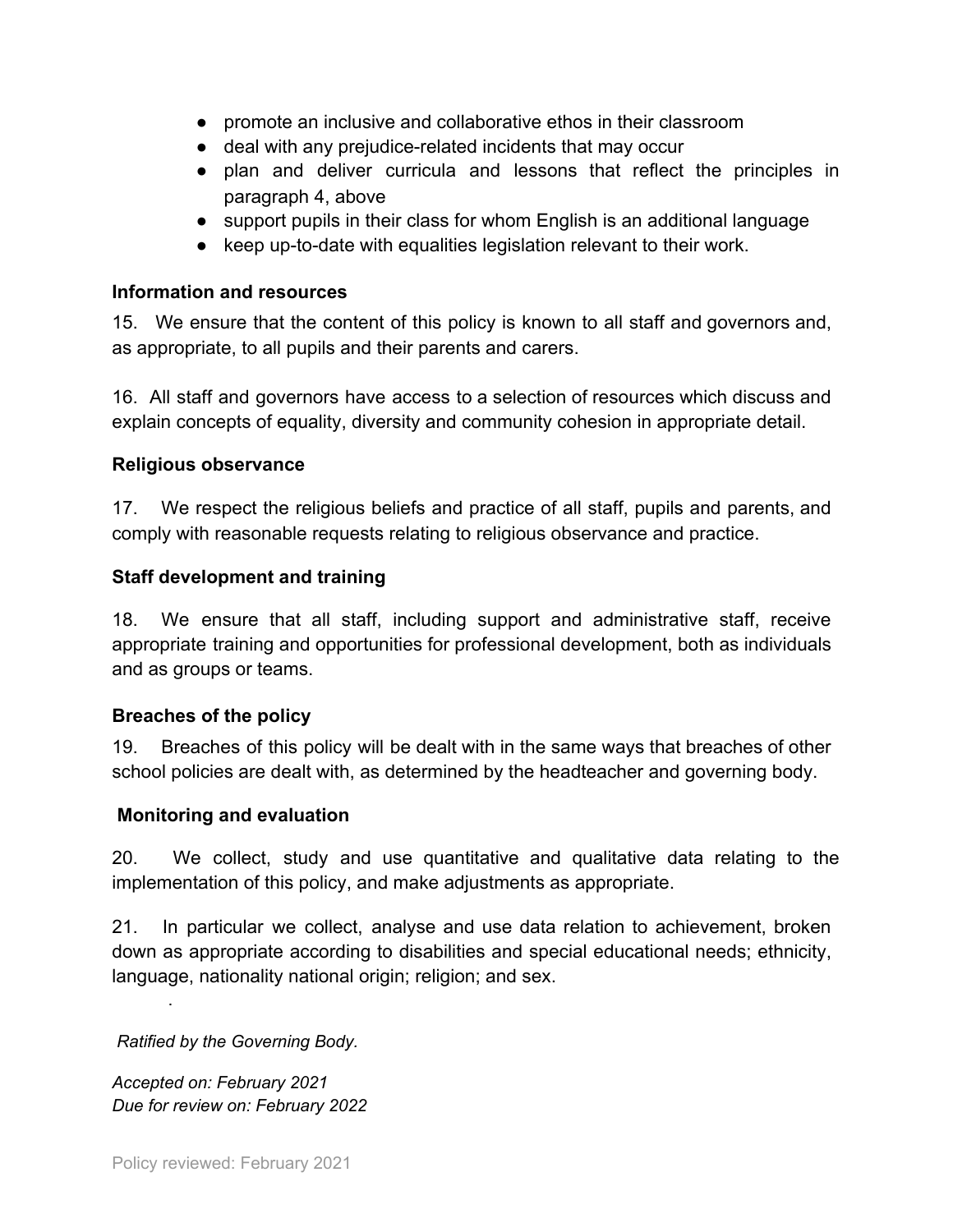| Glossary               |                                                                                                                                                                                                                                                                                                                                       |
|------------------------|---------------------------------------------------------------------------------------------------------------------------------------------------------------------------------------------------------------------------------------------------------------------------------------------------------------------------------------|
| Antisemitism           | Antisemitism is a certain perception of Jews, which may be expressed as hatred<br>toward Jews.<br>Further information here.                                                                                                                                                                                                           |
| Biphobia               | Prejudice or negative attitudes, beliefs or views about bisexual people                                                                                                                                                                                                                                                               |
| Cisgender              | Someone whose gender identity is the same as the sex they were assigned at<br>birth.                                                                                                                                                                                                                                                  |
| <b>Disability</b>      | A physical or mental impairment, which has a substantial and long-term adverse<br>effect on someone's ability to carry out normal day-to-day activities                                                                                                                                                                               |
| Discrimination         | This can be direct: When someone is treated less favourably than another<br>person or other people because:                                                                                                                                                                                                                           |
|                        | they have a protected characteristic<br>someone thinks they have that protected characteristic (discrimination<br>by perception)<br>they are connected to someone with that protected characteristic<br>$\bullet$<br>(discrimination by association)<br>Or indirect: There is a policy that applies in the same way for everybody but |
|                        | disadvantages a group of people who share a protected characteristic                                                                                                                                                                                                                                                                  |
| Gender identity        | Someone's internal sense of their own gender, whether man, woman or some<br>other gender. This may or may not align with their assigned sex.                                                                                                                                                                                          |
| Gender<br>reassignment | If someone is proposing to undergo, is undergoing or has undergone a process<br>(or part of a process) to change sex and/or gender. This might involve medical<br>intervention, but it can also mean changing names, pronouns, dressing<br>differently and living in their self-identified gender.                                    |
| Harassment             | Harassment is unwanted offensive behaviour directed at someone because they<br>have a protected characteristic, are perceived to have a protected characteristic<br>or are associated with someone with a protected characteristic.                                                                                                   |
| Homophobia             | Prejudice or negative attitudes, beliefs or views about lesbian, or gay people                                                                                                                                                                                                                                                        |
| Islamophobia           | Islamophobia is rooted in racism and is a type of racism that targets expressions<br>of Muslimness or perceived Muslimness.<br>Further information here.                                                                                                                                                                              |